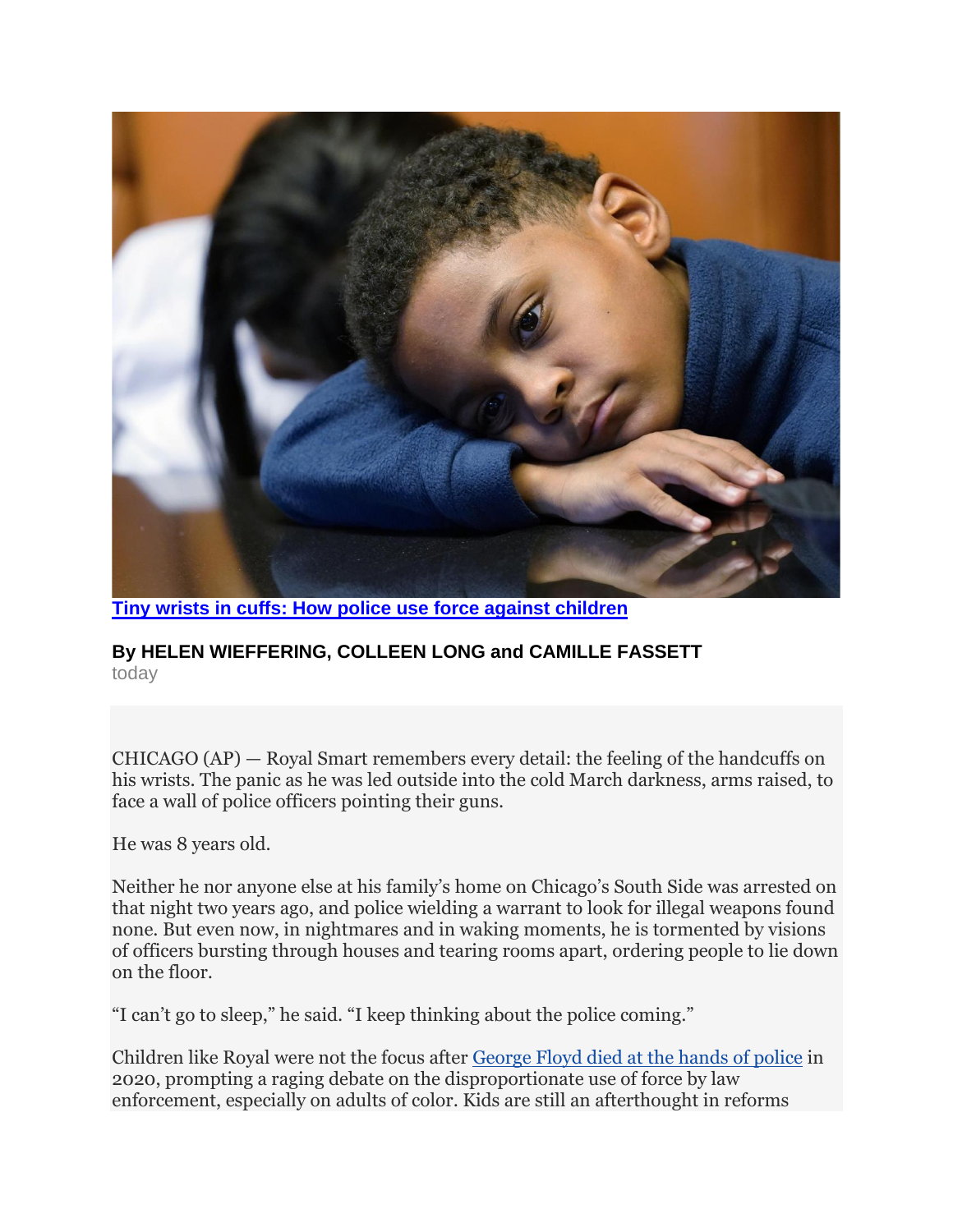championed by lawmakers and pushed by police departments. But in case after case, an Associated Press investigation has found that children as young as 6 have been treated harshly  $-$  even brutally  $-$  by officers of the law.

They have been handcuffed, felled by stun guns, taken down and pinned to the ground by officers often far larger than they were. Departments nationwide have few or no guardrails to prevent such incidents.

The AP analyzed data on approximately 3,000 instances of police use of force against children under 16 over the past 11 years. The data, provided to the AP by Accountable Now, a project of The Leadership Conference Education Fund aiming to create a comprehensive use-of-force database, includes incidents from 25 police departments in 17 states.

It's a small representation of the 18,000 overall police agencies nationwide and the millions of daily encounters police have with the public.

But the information gleaned is troubling.

Black children made up more than 50% of those who were handled forcibly, though they are only 15% of the U.S. child population. They and other minority kids are often perceived by police as being older than they are. The most common types of force were takedowns, strikes and muscling, followed by firearms pointed at or used on children. Less often, children faced other tactics, like the use of pepper spray or police K-9s.

In Minneapolis, officers pinned children with their bodyweight at least 190 times. In Indianapolis, more than 160 kids were handcuffed; in Wichita, Kansas, police officers drew or used their Tasers on kids at least 45 times. Most children in the dataset are teenagers, but the data included dozens of cases of children ages 10 or younger who were also subject to police force.

Force is occasionally necessary to subdue children, some of whom are accused of serious crimes.

Police reports obtained for a sample of incidents show that some kids who were stunned or restrained were armed; others were undergoing mental health crises and were at risk of harming themselves. Still other reports showed police force escalating after kids fled from police questioning. In St. Petersburg, Florida, for instance, officers chased a Black boy on suspicion of attempted car theft after he pulled the handle of a car door. He was 13 years old and 80 pounds (36 kilograms), and his flight ended with his thigh caught in a police K-9′s jaw.

The AP contacted every police department detailed in this story. Some did not respond; others said they could not comment because of pending litigation. Those responding defended the conduct of their officers or noted changes to the departments after the incidents took place.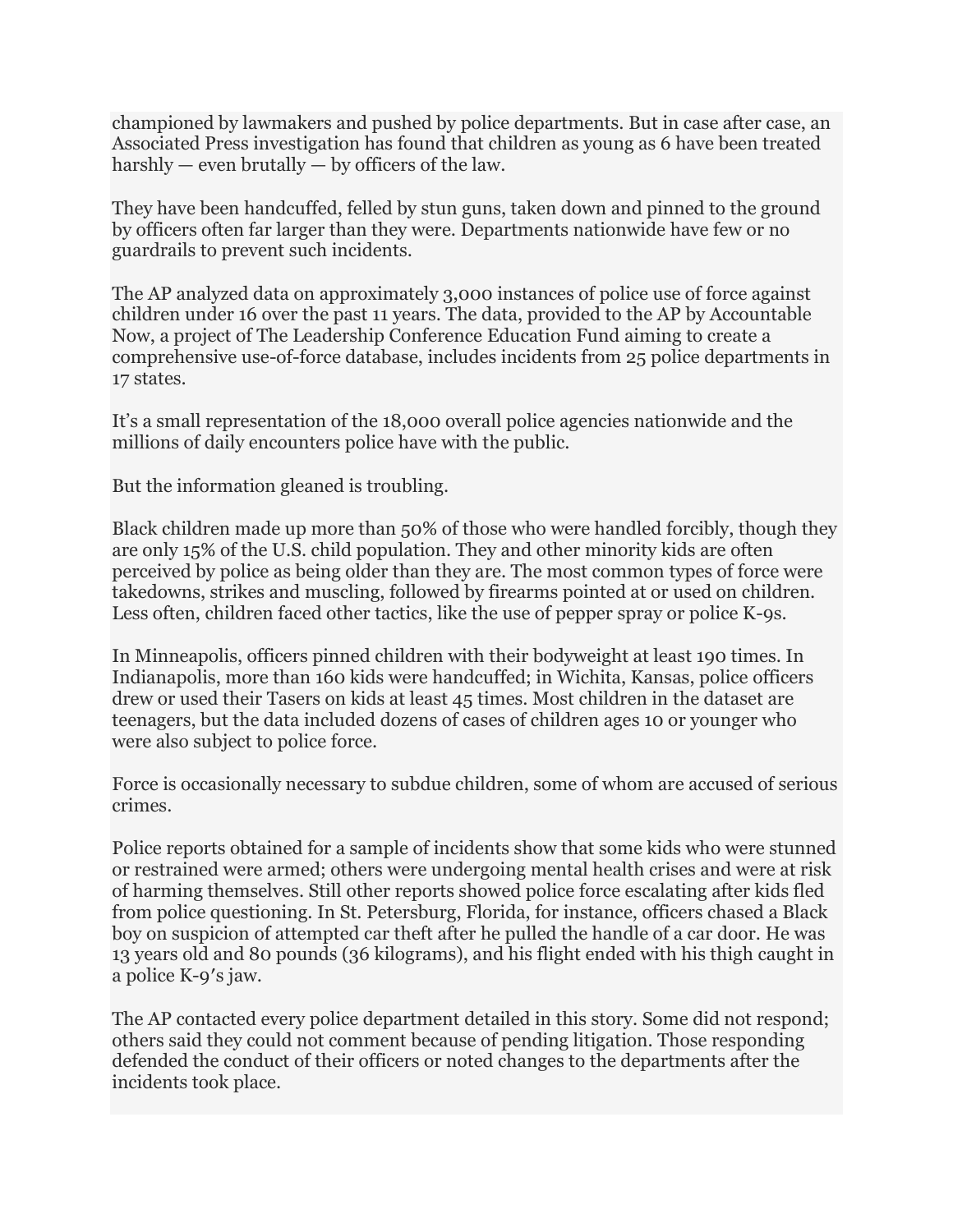There are no laws that specifically prohibit police force against children. Some departments have policies that govern how old a child must be to be handcuffed, but very few mention age in their use-of-force policies. While some offer guidance on how to manage juveniles accused of crime or how to handle people in mental distress, the AP could find no policy that addresses these issues together.

That's by design, policing experts said, in part so that officers can make critical decisions in the moment. But that means police don't receive the training they need to deal with kids.

"Adolescents are just so fundamentally different in so many respects, and the techniques that officers are accustomed to using … it just doesn't lend itself to the interaction going well with youth," said Dylan Jackson, a criminologist at Johns Hopkins University, who is working with the Baltimore Police Department on juvenile encounters.

The trauma lasts. Kids can't sleep. They withdraw, act out. Their brains are still developing, and the encounters can have long-term impact, psychologists said.

"I think that when officers understand the basic core components of development and youth development — their social, emotional, physical, psychological development — it can really help them understand why they might need to take a different approach," Jackson said.

Training offered by the National Association of School Resource Officers includes sessions on the adolescent brain to help officers understand why kids react and respond the way they do, executive director Mo Canady said. But not every department makes use of the training.

Canady and other policing experts cautioned against blanket policies that would bar force against younger children.

"You can't say just because a student is 12 that we're not going to use force," Canady said. "Most 12-year-olds you wouldn't. But you don't know the circumstances of everything. You could have a 12-year-old who is bigger, stronger and assaulting a teacher, and you may very well have to use some level of force."

 $\overline{\phantom{a}}$ 

Royal, the boy in Chicago, was handcuffed for nearly 30 minutes in the cold, alongside his mother and other adults in the house. Then a police sergeant released him, and an aunt came to look after the children.

Royal's brother Roy, older by one year, stood by watching, not knowing what to say or do. According to a lawsuit filed by the family, police didn't handcuff him because "officers simply ran out of handcuffs." Roy thought his brother was cuffed first because he looked "intimidating": He was wearing a blue hoodie.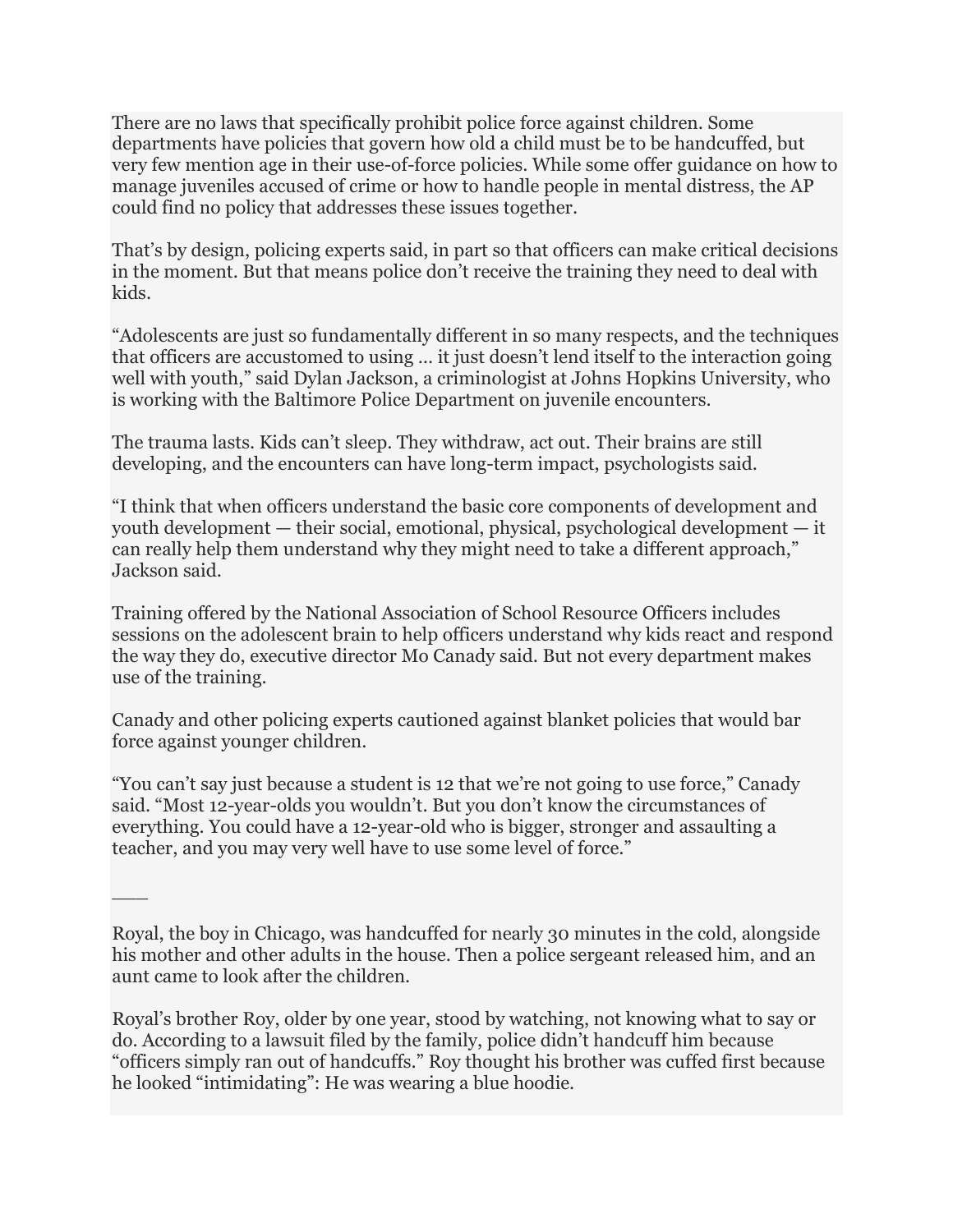That spring, in another pocket of the South Side, Krystal Archie's three children were there when police — on two occasions just 11 weeks apart — kicked open her front door and tore apart the cabinets and dressers searching for drug suspects. She'd never heard of the people they were hunting.

Her oldest child, Savannah, was 14, Telia was 11 and her youngest, Jhaimarion, was 7. They were ordered to get down on the floor. Telia said the scariest moment was seeing an officer press his foot into Savannah's back.

Archie said her children "were told, demanded, to get down on the ground as if they were criminals."

"They were questioned as if they were adults," she said.

Now Savannah's hands shake when she sees a police car coming. "I get stuck. I get scared," she said.

Both families have sued Chicago police, alleging false arrest, wanton conduct and emotional distress. Chicago police did not comment on their specific cases but said revised policies passed in May require extra planning for vulnerable people like children before search warrants are served.

But the attorney for the two families, Al Hofeld Jr., said the incidents are part of a pattern and represent a specific brand of force that falls disproportionately on poor families of color.

"The number of cases that we have is just the tip of the iceberg," he said.

About 165 miles (265 kilometers) due south, in the rural hamlet of Paris, Illinois, 15 year-old Skyler Davis was riding his bike near his house when he ran afoul of a local ordinance that prohibited biking and skateboarding in the business district — a law that was rarely enforced, if ever.

But on that day, according to Skyler's father, Aaron Davis, police officers followed his mentally disabled son in their squad car and chased his bike up over a curb and across the grass.

Officers pursued Skyler into his house and threw him to the floor, handcuffing him and slamming him against a wall, his father said. Davis arrived to see police pulling Skyler — 5 feet (1.5 meters) tall and barely 80 pounds (36 kilograms), with a "pure look of terror" on his face — toward the squad car.

"He's just a happy kid, riding his bike down the road," Davis said, "And 30 to 45 seconds later, you see him basically pedaling for his life."

Video of the pursuit was captured by surveillance cameras outside the police department, and the family has filed a federal lawsuit against the police officers. Two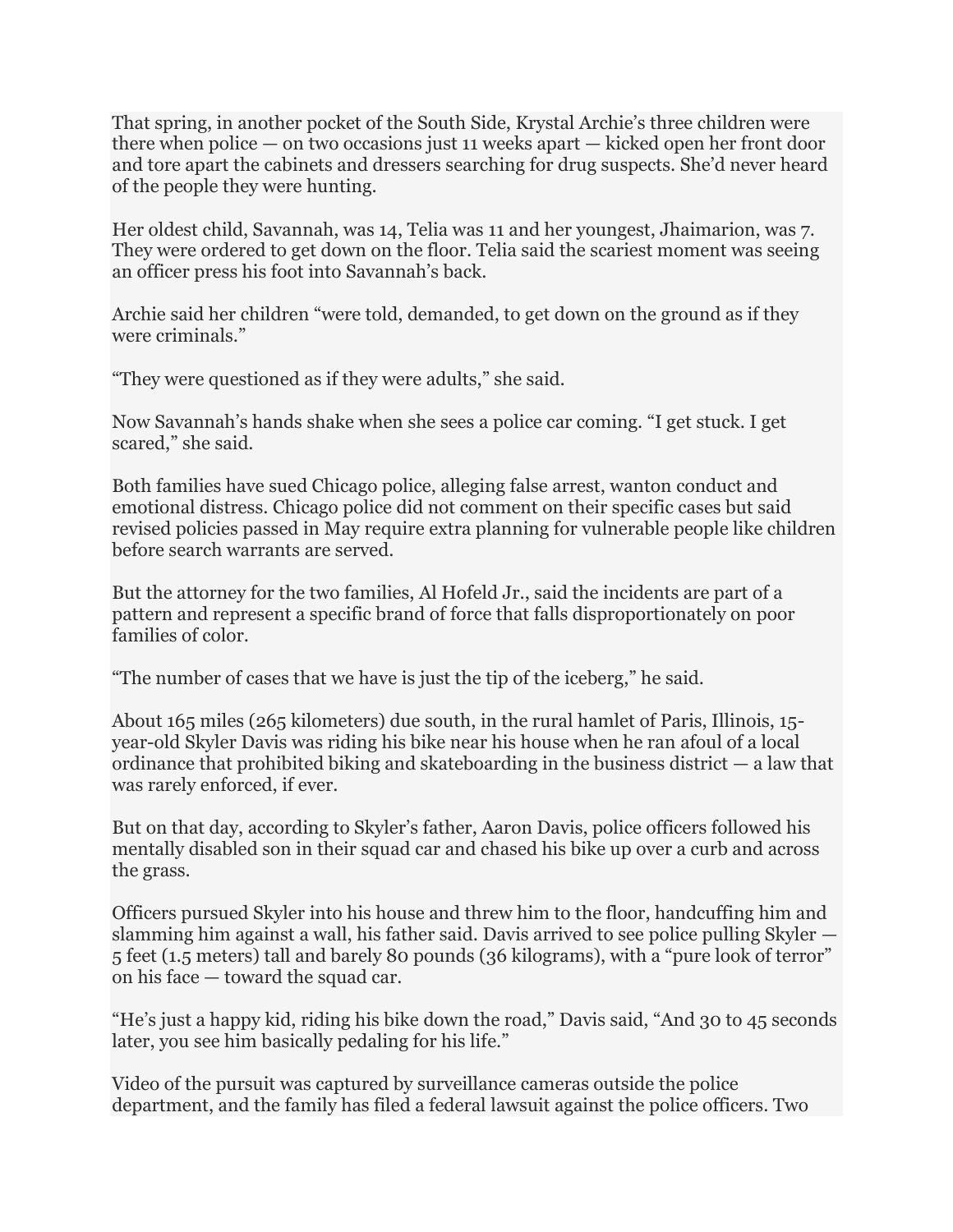officers received written warnings, according to attorney Jude Redwood. The Paris Police Department declined to comment.

"What they done to him was brutal," Davis said.

Kristin Henning, director of the Juvenile Justice Clinic at Georgetown University's law school, has represented children accused of delinquency for more than 20 years and said many encounters escalate "from zero to 100" in seconds — often because police interpret impulsive adolescent behavior as a threat.

"When you are close to the kids, you work with the kids every day, you see that they are just kids, and they're doing what every other kid does," she said. "Talking back, being themselves, experimenting, expressing their discomfort, expressing their displeasure about something — that's what kids do."

Meanwhile, attorneys like Na'Shaun Neal say police who use force on minors often depend on the perception that kids lie. Against an officer's word, Neal said, "no one typically believes the children."

Neal represents two boys — identified as R.R. and P.S. in court papers — who were involved in an altercation with police on July 4, 2019.

It was a few hours before midnight when a San Fernando, California, police officer stopped to ask if they were lighting fireworks, according to a complaint filed in federal court. The boys had been walking through a park, accompanied by an older brother and his dog.

According to the complaint, the officers followed the group and told them it was past curfew; they needed to take the boys into custody.

Police said the boys were responsible for the fracas that followed, and they charged them with assaulting an officer and resisting arrest.

But then a cellphone video, taken by R.R.'s brother Jonathan Valdivia, materialized. And as was the case in the death of Floyd — who was blamed for his own death until [a](https://apnews.com/article/video-dominates-derek-chauvin-trial-explained-f7608641d2fdbd6a8443691fd7ca1625)  [video showed](https://apnews.com/article/video-dominates-derek-chauvin-trial-explained-f7608641d2fdbd6a8443691fd7ca1625) Minneapolis officer Derek Chauvin pinning him to the ground with his knee to Floyd's neck as Floyd cried out for help — Valdivia's video told a very different story.

The video shows an officer forcing his 14-year-old brother to the ground and handcuffing him behind his back. His 13-year-old friend struggles next to him, his neck and shoulders pinned by the officer's knees for 20 seconds.

"Get off of my neck! That's too hard!" the 13-year-old screams.

A judge found the boys not guilty at a bench trial. Neal is suing the city and the police officer on their behalf.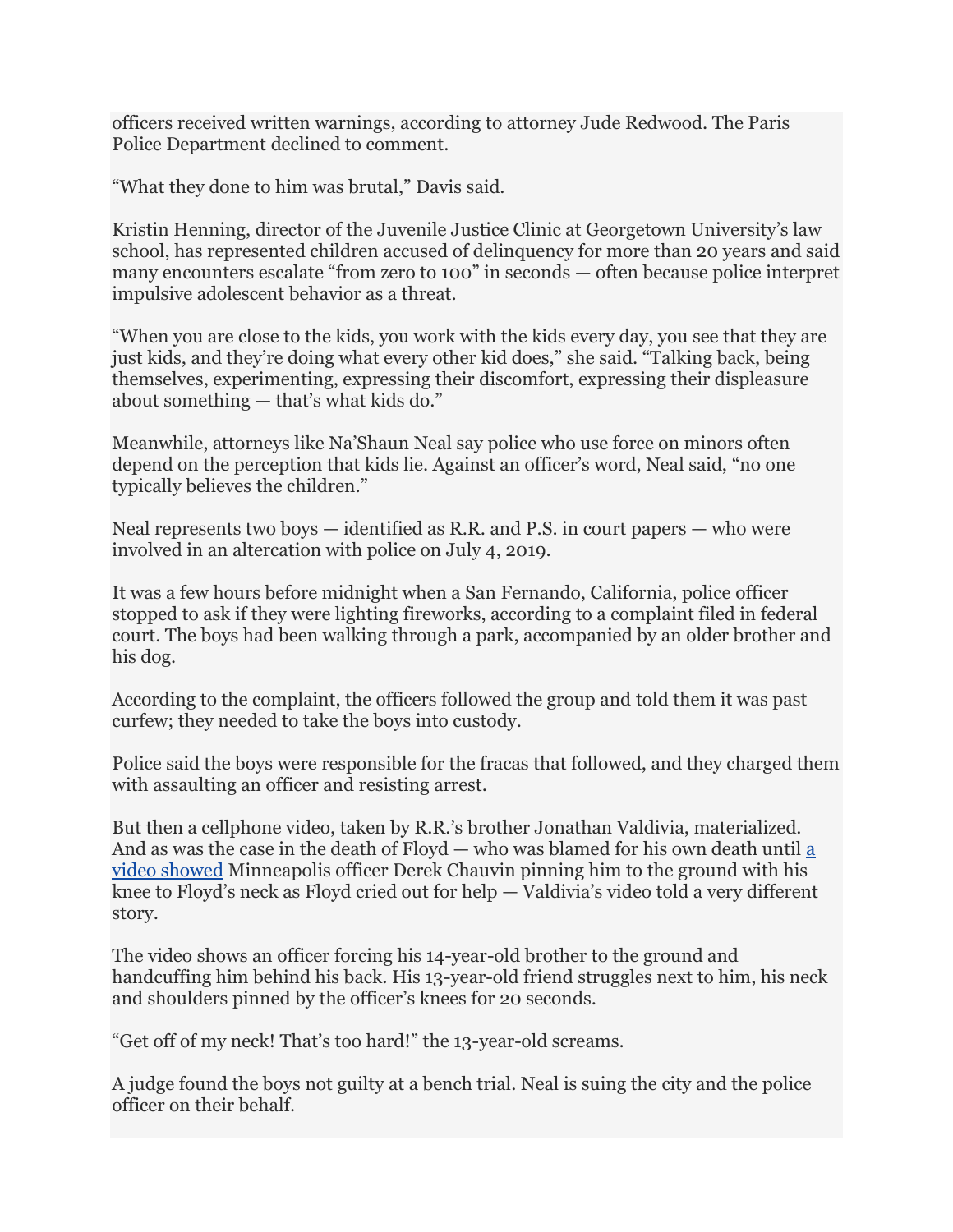The city of San Fernando has denied that officers used excessive force, maintaining that the boys physically resisted arrest.

"They were very confrontational and aggressive verbally," the city's attorney Dan Alderman said. "Unfortunately, the escalation occurred because of the conduct of the minors, not because of anything the officer did."

 $\overline{\phantom{a}}$ 

It is worth noting that R.R. and P.S. are Latinos. Authorities say there are reasons why police officers are more likely to use force against minorities than against white children.

A 2014 study published by the American Psychological Association found that Black boys as young as 10 may not be viewed with the same "childhood innocence" as their white peers and are more likely to be perceived as guilty and face police violence. Other studies have found a similar bias against Black girls.

Tamika Harrell's 13-year-old daughter went to a skating rink with a friend in their mostly white town outside Akron, Ohio, last summer; she was one of only a few Black teens at the crowded, mostly white rink. After a fight broke out, the girl — who was in the bathroom when the brawl began — was grabbed by an officer, roughly handcuffed and thrown into the back of a police car.

Harrell wondered why her kid — the Black kid — was singled out. Before, they had a good relationship with the police. But that's all changed. The incident is still raw. Her daughter won't go out anymore and is having trouble concentrating. The family has filed a lawsuit; the police chief there said he can't comment on pending litigation.

Dr. Richard Dudley, a child psychiatrist in New York, said many officers have implicit bias that would prompt them to see Black children as older, and therefore more threatening, than they are. For instance, police are more likely to think that a Black child's phone is a gun, he said.

It all becomes a vicious cycle, Dudley said. Police react badly to these kids, and to the people they know, so kids react badly to police, leading them to react badly to kids.

Minority children have negative everyday dealings with police and are traumatized by them. "Whatever they've seen police officers do in the past," Dudley said, "all of that is the backdrop for their encounter with a police officer."

So when that encounter occurs, they may be overreactive and hypervigilant, and it may appear that they're not complying with police commands when, really, they're just very scared.

The police are not thinking, "I have this panicked, frightened kid that I need to calm down," Dudley said.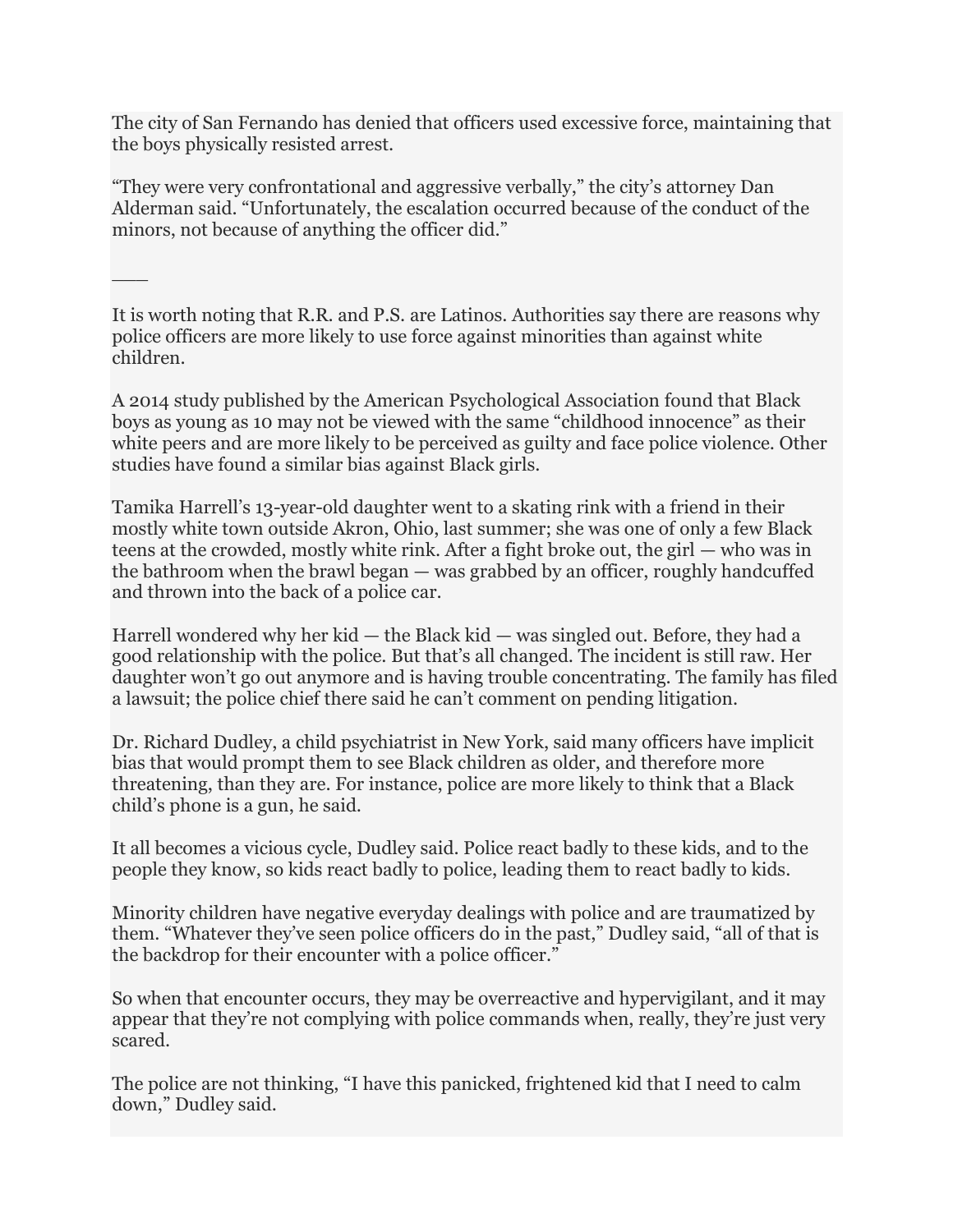To Dudley and to Jackson, the Johns Hopkins criminologist, de-escalation training for police isn't enough. It must include elements of implicit bias and of mental health, and it must be integrated into an officer's everyday work.

Jackson said he's been working very closely with Black kids in Baltimore, and the first thing he hears often is that they can't go talk to an officer unless that officer is in plainclothes.

"There is a visceral reaction," he said. "And that's trauma. And some of these kids, even if they haven't been stopped over and over again, it's embedded in the fabric of what America has been for a really long time, and they know what that uniform represents in their community."

Some of the cases have prompted changes. In the District of Columbia, for example, police officers now do not handcuff children under 13, except when the children are a danger to themselves or others.

 $\overline{\phantom{a}}$ 

The policy was revamped in 2020 after incidents in which two children were arrested: When a 10-year-old was held in a suspected robbery, authorities said that police had correctly followed protocol in handcuffing the child, but then a few weeks later police handcuffed a 9-year-old who had committed no crime.

Age-specific force policies are rare, according to Lisa Thurau, who founded the group Strategies for Youth to train police departments to more safely interact with kids. She said at least 20 states have no policies setting the minimum age of arrest.

Without explicit policies, "the default assumption of an officer is, quite reasonably, that they should treat all youth like adults," Thurau said.

The Cincinnati Police Department also changed its use-of-force policy after an officer [zapped an 11-year-old Black girl](https://apnews.com/article/47b21e83511b48ea8707a4f5cb798256) with a stun gun for shoplifting. The department's policy allowed police to shock kids as young as 7 but changed in 2019 to discourage the use of such weapons on young children.

Attorney Al Gerhardstein, who represented the girl and helped petition for policy change, said the pattern of force he found against kids of color in the city raised alarm bells for him. Records he obtained and shared with the AP show that Cincinnati police used stun guns against 48 kids age 15 or younger from 2013 to 2018. All but two of those children were Black.

But in most departments, there is little discussion around children and policing and few options available to parents aside from a lawsuit. If a settlement is reached, it's often paid by the city instead of by the officers involved.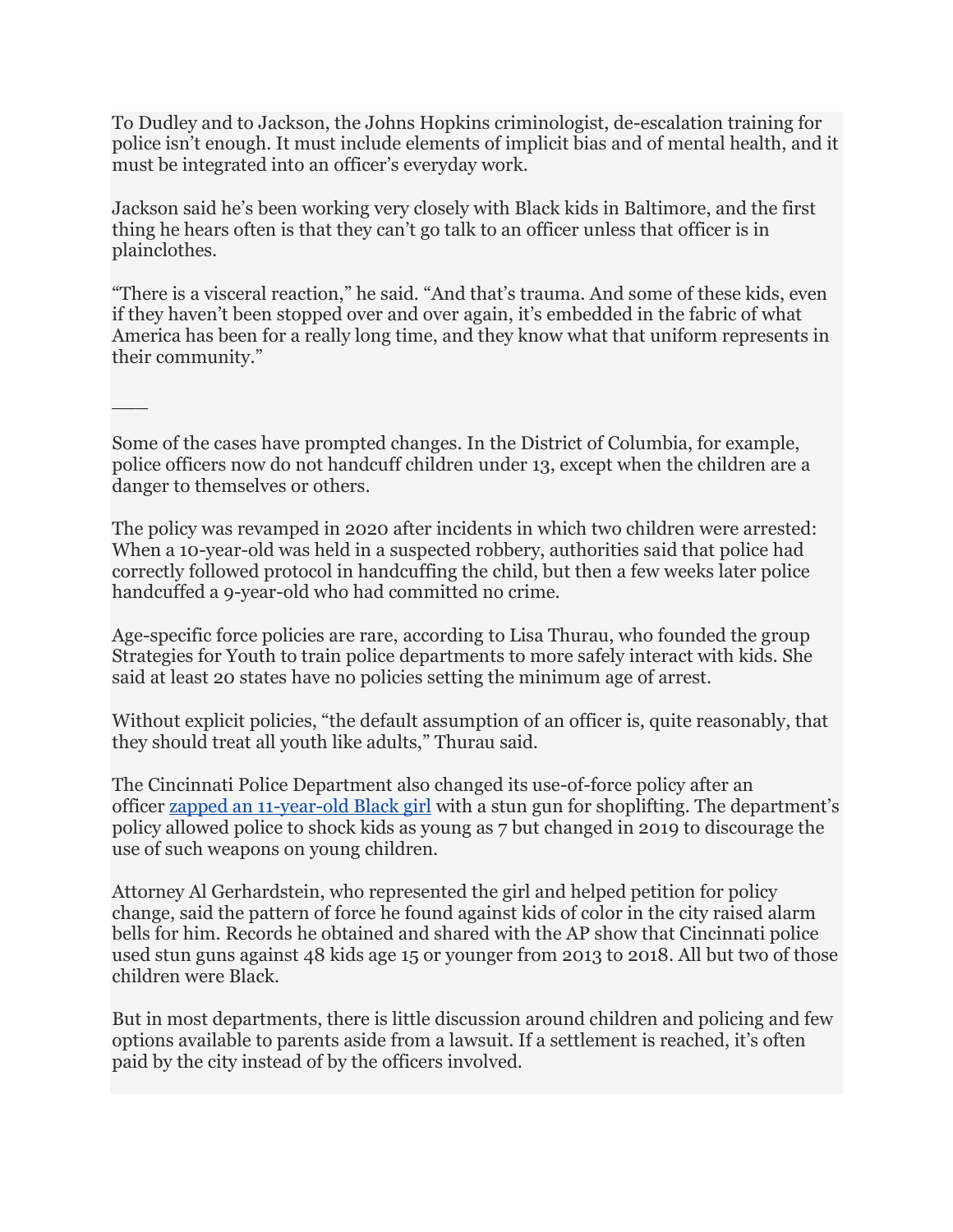In Aurora, Colorado, for example, a video of police handcuffing Black children went viral. The video showed the girls, ages 6, 12, 14 and 17, face down in a parking lot. The youngest wore a pink crown and sobbed for her mother. Another begged the police, "Can I hug my sister next to me?"

Police said they couldn't get cuffs on the youngest because her hands were too small.

Their mother, Brittney Gilliam, was taking them to the nail salon. She was stopped by police because they believed she was driving a stolen car. She was not; she had Colorado plates and a blue SUV. The stolen car had Montana plates.

Officials said the officers had made mistakes, but they remained on duty. The officers did not face any criminal charges, and there have been no significant changes to their policies when it comes to children.

The family has since filed a lawsuit.

The family of X'Zane Watts also filed a lawsuit in Charleston, West Virginia, after a 2017 incident that began when police mistakenly suspected the eighth grader of a burglary.

X'Zane said he was playing in an alley near his home with his 2-year-old cousin when three white men in plainclothes got out of their car and started running toward them with weapons drawn, shouting obscenities. They chased him into his house and put a gun to his head, slamming him to the ground.

His mother, Charissa Watts, saw it happen from the kitchen. She didn't know they were police. Neither did X'Zane.

"The wrong flinch, they could have shot him," she said. "The wrong words out of my mouth, they could have shot me."

In the years since, Charleston ushered in a new mayor and a new police chief. They pointed to changes they have made: banning some weapons and chokeholds, requiring body cameras and offering more mental health and de-escalation training.

"Since I became chief of police, we have worked to review policies and provide our officers with the tools they need to keep all our residents and visitors safe — but together we can always do more," Chief Tyke Hunt said.

The Watts family sued, charging that officers profiled X'Zane. They reached a settlement in 2019.

The year after the incident was difficult, X'Zane said. His elbow, injured in the altercation, kept him from playing football; he was angry and distracted. The family moved across town to escape the memories of that day.